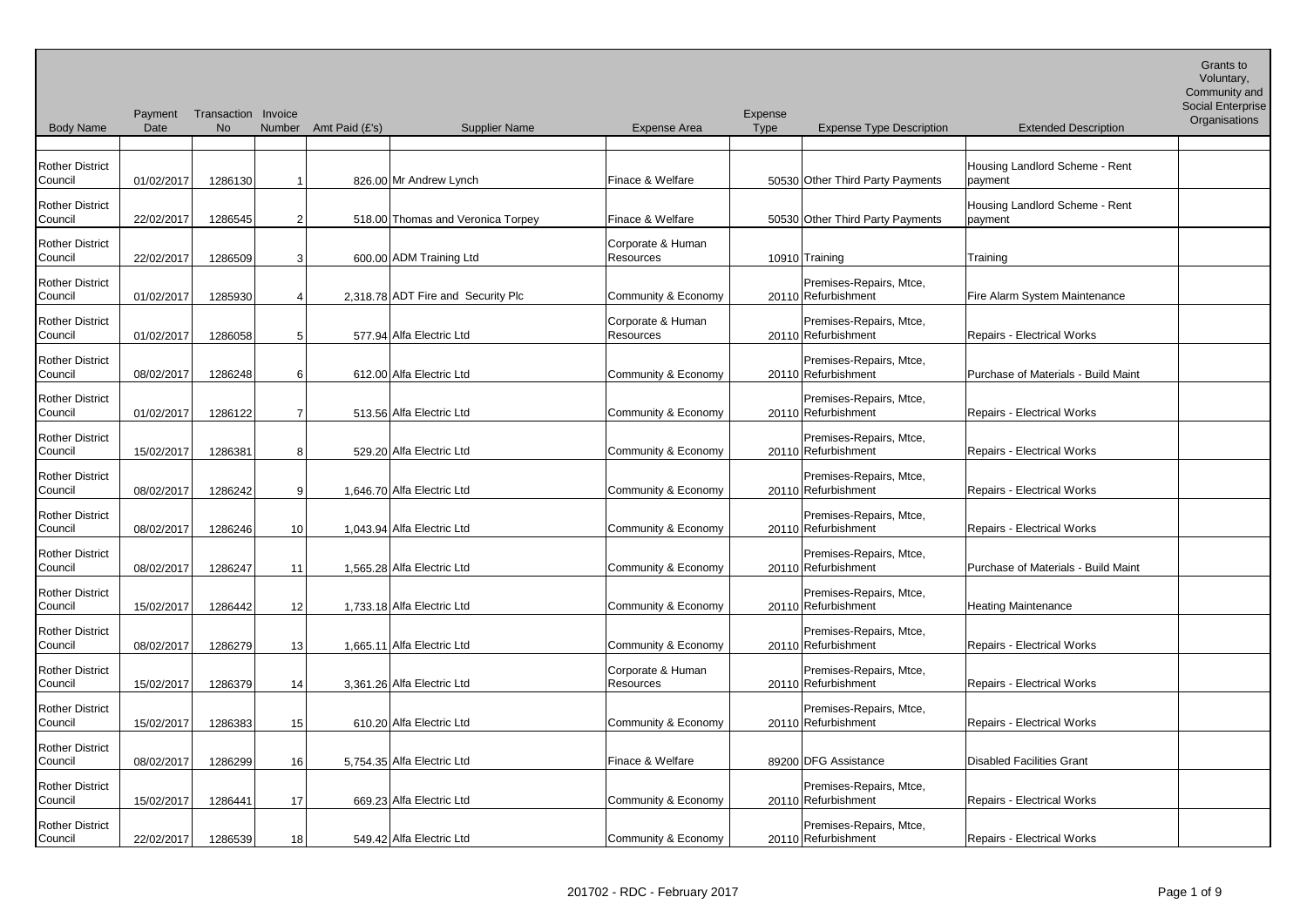Voluntary,

|                                   |            | Payment Transaction Invoice |                 |                       |                              |                                       | Expense |                                                |                                                      | Community and<br><b>Social Enterprise</b> |
|-----------------------------------|------------|-----------------------------|-----------------|-----------------------|------------------------------|---------------------------------------|---------|------------------------------------------------|------------------------------------------------------|-------------------------------------------|
| <b>Body Name</b>                  | Date       | <b>No</b>                   |                 | Number Amt Paid (£'s) | <b>Supplier Name</b>         | Expense Area                          | Type    | <b>Expense Type Description</b>                | <b>Extended Description</b>                          | Organisations                             |
| <b>Rother District</b><br>Council | 22/02/2017 | 1286542                     | 19              |                       | 760.85 Alfa Electric Ltd     | Community & Economy                   |         | Premises-Repairs, Mtce,<br>20110 Refurbishment | Repairs - Electrical Works                           |                                           |
| <b>Rother District</b><br>Council | 22/02/2017 | 1286541                     | 20              |                       | 1,701.26 Alfa Electric Ltd   | Community & Economy                   |         | Premises-Repairs, Mtce,<br>20110 Refurbishment | <b>Repairs - Electrical Works</b>                    |                                           |
| <b>Rother District</b><br>Council | 15/02/2017 | 1286448                     | 21              |                       | 8,000.42 Alfa Electric Ltd   | Finace & Welfare                      |         | 89200 DFG Assistance                           | <b>Disabled Facilities Grant</b>                     |                                           |
| <b>Rother District</b><br>Council | 28/02/2017 | 1286606                     | 22              |                       | $2,461.19$ allpay net Ltd    | Finance & Welfare                     |         | 40710 Fees and Charges                         | Allpay Card/Rep/Let Chrg - Vatable                   |                                           |
| <b>Rother District</b><br>Council | 15/02/2017 | 1286032                     | 23              |                       | 3,407.51 Animal Wardens Ltd  | <b>Environmental Health</b>           |         | 50530 Other Third Party Payments               | Service fee paid to Third Parties                    |                                           |
| <b>Rother District</b><br>Council | 15/02/2017 | 1286185                     | 24              |                       | 171.49 Animal Wardens Ltd    | <b>Environmental Health</b>           |         | 40710 Fees and Charges                         | Wealden Stray Dogs Kennelling Costs<br>EnvH          |                                           |
| <b>Rother District</b><br>Council | 15/02/2017 | 1286185                     | 24              |                       | 3,715.90 Animal Wardens Ltd  | <b>Environmental Health</b>           |         | 50530 Other Third Party Payments               | Service fee paid to Third Parties                    |                                           |
| <b>Rother District</b><br>Council | 22/02/2017 | 1286361                     | 25              |                       | 816.00 Arcool Ltd            | <b>ICT &amp; Customer</b><br>Services |         | Computer Equip Maintenance<br>41100 (IT ONLY)  | IT EQUIP MAINT - Air Conditioning                    |                                           |
| <b>Rother District</b><br>Council | 08/02/2017 | 1286297                     | 26              |                       | 5,212.07 Bathe in Safety Ltd | Finace & Welfare                      |         | 89200 DFG Assistance                           | <b>Disabled Facilities Grant</b>                     |                                           |
| <b>Rother District</b><br>Council | 15/02/2017 | 1286447                     | 27              |                       | 4,000.00 Bathe in Safety Ltd | Finace & Welfare                      |         | 89200 DFG Assistance                           | <b>Disabled Facilities Grant</b>                     |                                           |
| <b>Rother District</b><br>Council | 22/02/2017 | 1286546                     | 28              |                       | 5,015.93 Bathe in Safety Ltd | Finace & Welfare                      |         | 89200 DFG Assistance                           | <b>Disabled Facilities Grant</b>                     |                                           |
| <b>Rother District</b><br>Council | 15/02/2017 | 1286386                     | 29              |                       | 500.00 Battle Town Council   | Finance & Welfare                     |         | 89110 Community Projects Grants                | <b>Community Grants Scheme</b>                       | Yes                                       |
| <b>Rother District</b><br>Council | 28/02/2017 | 1286616                     | 30 <sup>°</sup> |                       | 2,000.00 Beals Estate Agency | Finace & Welfare                      |         | 50530 Other Third Party Payments               | Homelessness Prevention Projects                     |                                           |
| <b>Rother District</b><br>Council | 22/02/2017 | 1286482                     | 31              |                       | 2,410.20 Bevan Brittan LLP   | Community & Economy                   |         | 40710 Fees and Charges                         | <b>Consultants Fees</b>                              |                                           |
| <b>Rother District</b><br>Council | 22/02/2017 | 1286501                     | 32              |                       | 3,920.40 Bevan Brittan LLP   | Community & Economy                   |         | 40710 Fees and Charges                         | <b>Consultants Fees</b>                              |                                           |
| <b>Rother District</b><br>Council | 22/02/2017 | 1286556                     | 33              |                       | 2,452.80 Bevan Brittan LLP   | Corporate Core                        |         | 42000 Partnership Projects                     | <b>CLIENT Joint Waste Cost</b>                       |                                           |
| <b>Rother District</b><br>Council | 15/02/2017 | 1286451                     | 34              |                       | 1,000.00 Bexhill Town Forum  | Finance & Welfare                     |         | 50410 Grants - Other Organisations             | <b>Bexhill Town Forum</b>                            | Yes                                       |
| <b>Rother District</b><br>Council | 15/02/2017 | 1286208                     | 35              |                       | 117.60 BLSM LLP              | Finace & Welfare                      |         | 40710 Fees and Charges                         | Bed and Breakfast Accom - misc.                      |                                           |
| <b>Rother District</b><br>Council | 15/02/2017 | 1286208                     | 35              |                       | 392.00 BLSM LLP              | Finace & Welfare                      |         | 40710 Fees and Charges                         | The Lynwood Hote (BNk Jevington)I - No<br>Vat on 80% |                                           |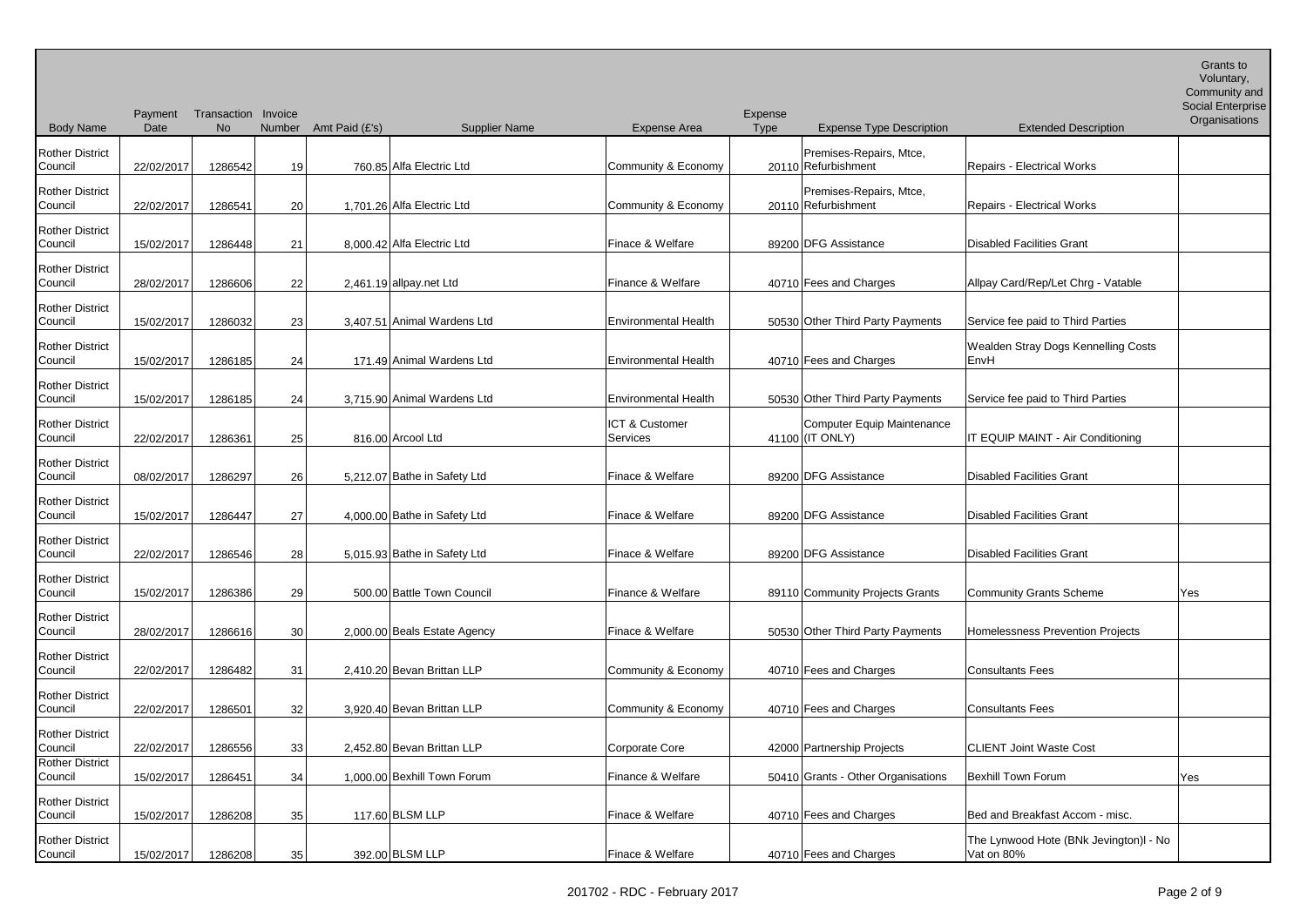Body Name Payment Transaction Invoice **Date** No Number Amt Paid (£'s) Supplier Name Expense Area Expense<br>Type Expense Type Description Extended Description Voluntary, Community and Social Enterprise **Organisations** Rother District<br>Council 22/02/2017 1286366 36 117.60 BLSM LLP Finace & Welfare 40710 Fees and Charges Bed and Breakfast Accom - misc. Rother District Council 22/02/2017 1286366 36 392.00 BLSM LLP Finace & Welfare 40710 Fees and Charges The Lynwood Hote (BNk Jevington)l - No Vat on 80% Rother District 15/02/2017 1286323 37 5,484.60 Cale UK Ltd Community & Economy 40110 Tools & Specialist Equipment Replacement Ticket Machines Rother District Council 15/02/2017 1286323 37 297.60 Cale UK Ltd Community & Economy 40110 Tools & Specialist Equipment Purchase of Ticket Machines Rother District 15/02/2017 1286284 38 6,678.83 Canon (UK) Ltd ICT & Customer Services 141250 ROOM ONLY) Photocopier Contracts (PRINT Photocopy charges Rother District Council 22/02/2017 1286495 39 5,760.00 Capita Business Services Ltd Finance & Welfare 40710 Fees and Charges Off-site resilience processing Rother District 01/02/2017 1286064 40 4,740.00 Asset Services Capita Treasury Solutions Ltd T/A Capita Finance & Welfare  $\vert$  40710 Fees and Charges Consultants Fees Rother District Council 08/02/2017 1286239 41 1,792.80 CIPFA Business Ltd Corporate & Human Resources 10910 Training Training Training Rother District Council 15/02/2017 1286436 42 579.30 Cobalt Telephone Technologies Ltd Community & Economy 40710 Fees and Charges Car Parks - Ringo service charges Rother District Council 08/02/2017 1286212 43 564.00 CountyClean Environmental Services Ltd Community & Economy 40130 Furniture and Equipment Parks-Klargester Unit-Service/Repai Rother District Council 1286271 1286271 44 480.00 CountyClean Environmental Services Ltd Community & Economy 40710 Fees and Charges Sewage/Cesspool Emptying Rother District Council  $\vert$  08/02/2017 1286271 44 960.00 CountyClean Environmental Services Ltd Community & Economy 40710 Fees and Charges Sewage/Cesspool Emptying Rother District Council  $\log_{102/2017}$  1286271 44 480.00 CountyClean Environmental Services Ltd Community & Economy 40710 Fees and Charges Sewage/Cesspool Emptying Rother District Council 22/02/2017 1286266 45 840.00 CountyClean Environmental Services Ltd Community & Economy 20510 Premises-Sewerage Sewage/Cesspool Emptying Rother District Council 22/02/2017 1286272 46 588.00 CountyClean Environmental Services Ltd Community & Economy 20110 Refurbishment Premises-Repairs, Mtce, Pumps Maintenance/ Repairs Rother District Council 08/02/2017 1286231 47 1,800.00 De La Warr Pavilion (Enterprise) Ltd Community & Economy 40460 Marketing Marketing Projects Rother District Council  $\begin{array}{|c|c|c|c|c|c|}\n\hline\n08/02/2017 & 1286330 & 48 & 1.500.00 \text{[De La War Pavilion (Enterprise) Ltd} & \text{Community & Economy} & 42200 \text{[Use} \end{array}$ District Events- Concessionary DLWP Community Concessionary Grant Yes Rother District Council | 08/02/2017 | 1286331 49 1,500.00 De La Warr Pavilion (Enterprise) Ltd Community & Economy | 42200 Use District Events- Concessionary DLWP Community Concessionary Grant Yes Rother District Council 08/02/2017 1286332 50 1,200.00 De La Warr Pavilion (Enterprise) Ltd Community & Economy 42200 District Events- Concessionary DLWP Community Concessionary Grant Yes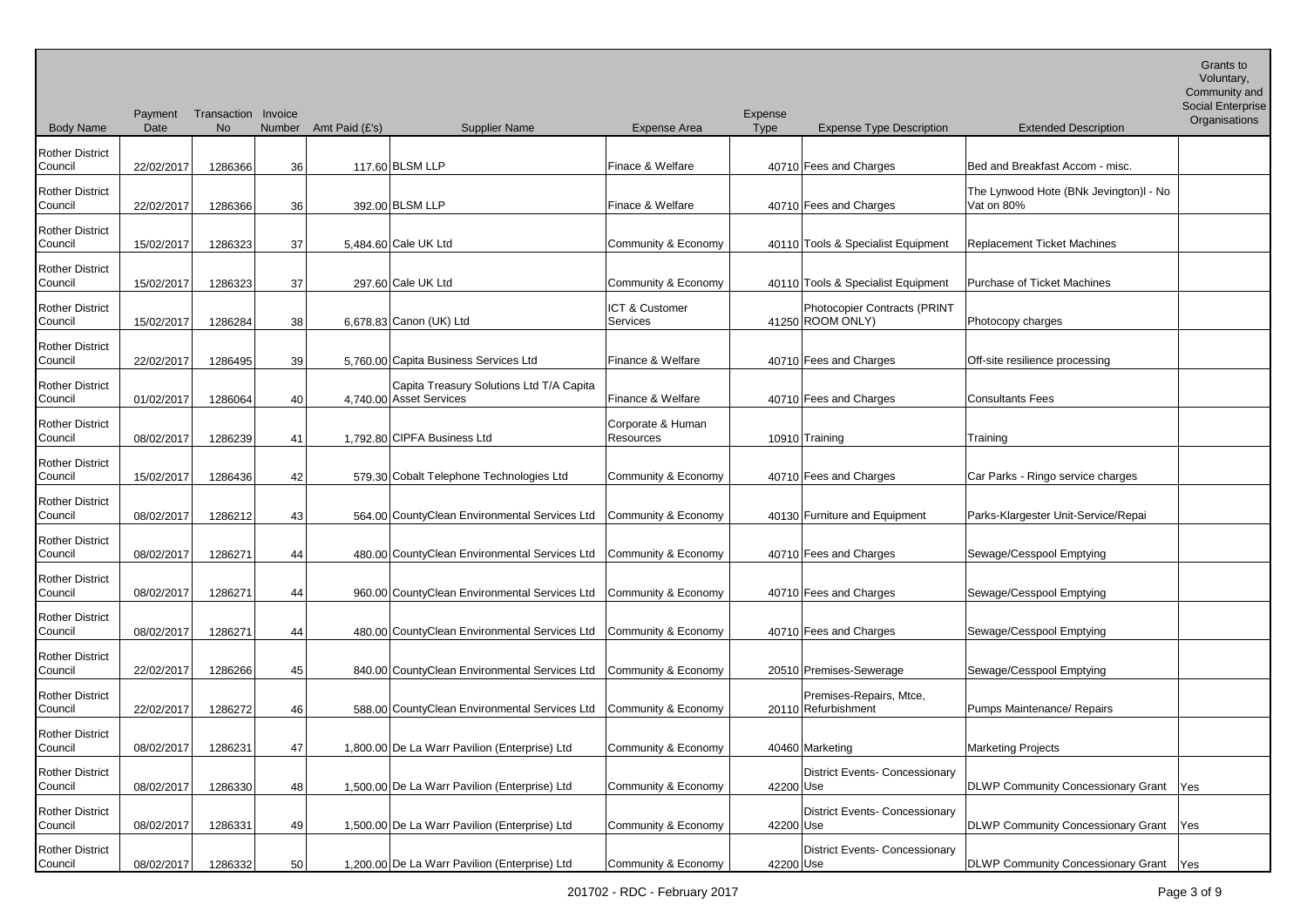Body Name Payment Transaction Invoice **Date** No Number Amt Paid (£'s) Supplier Name Expense Area Expense<br>Type Expense Type Description Extended Description Voluntary, Community and Social Enterprise **Organisations** Rother District<br>Council 22/02/2017 1286325 51 1,980.00 DMH Stallard Corporate & Human<br>Resources 40710 Fees and Charges **Legal Advice** Rother District Council 22/02/2017 1286251 52 6,656.40 Easynet Ltd ICT & Customer Services **19910** A0910 Telephones **Leased Line Rental** Rother District 08/02/2017 1286296 53 781.80 Family Mosaic Housing Finace & Welfare 89200 DFG Assistance Disabled Facilities Grant Rother District Council 1286298 54 2,516.97 Family Mosaic Housing Finace & Welfare 89200 DFG Assistance Disabled Facilities Grant Rother District 08/02/2017 1286300 55 1,479.62 Family Mosaic Housing Finace & Welfare 89200 DFG Assistance Disabled Facilities Grant Rother District Council 08/02/2017 1286302 56 1,174.54 Family Mosaic Housing Finace & Welfare 89200 DFG Assistance Disabled Facilities Grant Rother District 08/02/2017 1286304 57 786.13 Family Mosaic Housing Finace & Welfare 89200 DFG Assistance Disabled Facilities Grant Rother District<br>Council 15/02/2017 1286450 58 1,432.74 Family Mosaic Housing Finace & Welfare 89200 DFG Assistance Disabled Facilities Grant Rother District Council 22/02/2017 1286547 59 752.38 Family Mosaic Housing Finace & Welfare 89200 DFG Assistance Disabled Facilities Grant Rother District Council 22/02/2017 1286486 60 6,650.00 GB Extreme Clean Environmental Health 50530 Other Third Party Payments EnvH- Waste Clearance Rother District Council 08/02/2017 1286258 61 2,800.00 Globetask Ltd Finance & Welfare 40710 Fees and Charges Consultants Fees Rother District 08/02/2017 1286303 62 5,240.92 GMS Adaptations Finace & Welfare 89200 DFG Assistance Disabled Facilities Grant Rother District Council | 01/02/2017 | 1286046 63 12,723.60 H2O Servicing Limited Community & Economy | 20110 Refurbishment Premises-Repairs, Mtce, Repairs/Maintenance - various Rother District Council 08/02/2017 1286196 64 3.790.00 Centre (HARC) Hastings Advice and Representation Finance & Welfare | 50310 (Committee Approved) SLAs - Voluntary Assoc et al Hastings Advice + Representation Ce Ves Rother District Council 15/02/2017 11002834 65 -1,020.42 Hitachi Capital Vehicle Solutions Ltd Finance & Welfare 95270 Contract Hire Cars Contract Hire Car Lease Costs Rother District Council 15/02/2017 1286413 66 4.577.16 Hitachi Capital Vehicle Solutions Ltd Finance & Welfare 95270 Contract Hire Cars Contract Hire Commercial Costs Rother District Council 15/02/2017 1286415 67 4,577.16 Hitachi Capital Vehicle Solutions Ltd Finance & Welfare 95270 Contract Hire Cars Contract Hire Commercial Costs Rother District Council 15/02/2017 1286414 68 1,396.54 Hitachi Capital Vehicle Solutions Ltd Finance & Welfare 95270 Contract Hire Cars Contract Hire Commercial Costs Rother District Council 22/02/2017 1286557 69 13.882.00 Icklesham Parish Council Finance & Welfare 89110 Community Projects Grants Community Grants Scheme Yes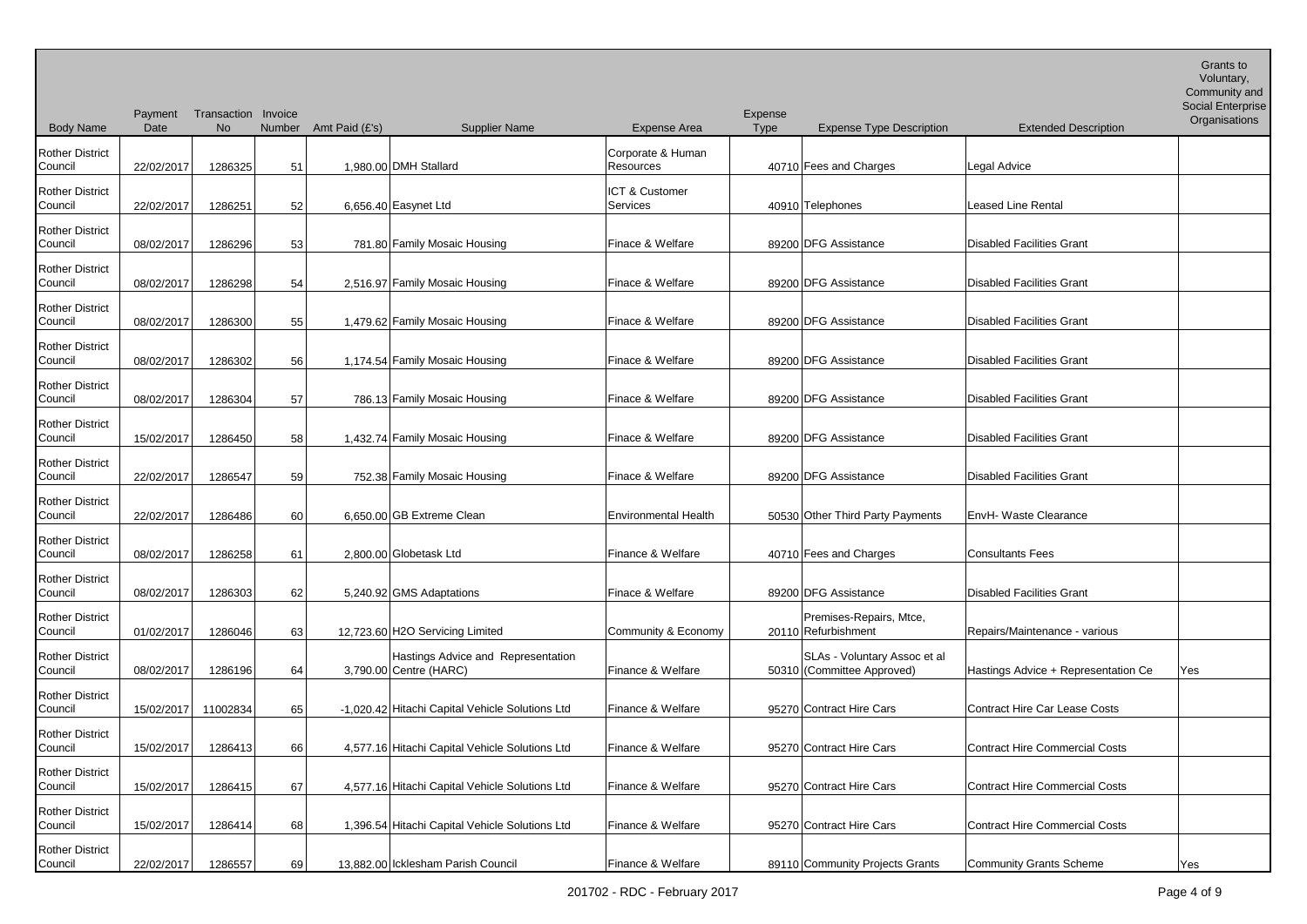Body Name Payment Transaction Invoice **Date** No Number Amt Paid (£'s) Supplier Name Expense Area Expense<br>Type Expense Type Description Extended Description Voluntary, Community and Social Enterprise **Organisations** Rother District<br>Council  $22/02/2017$  1286433  $70$  75,627.22 Idverde Limited Community & Economy 20910 Mtce Premises-Routine Grounds Parks-Grounds Maintenance Contracts Rother District Council 15/02/2017 1286359 71 778.80 Johnston Publishing Ltd Strategy & Planning 40470 Publicity Planadv - Rye + Battle Observer Rother District 15/02/2017 1286356 72 531.00 Johnston Publishing Ltd Strategy & Planning 40470 Publicity Planadv - Rye + Battle Observer Rother District Council 15/02/2017 1286358 73 601.80 Johnston Publishing Ltd Strategy & Planning 40470 Publicity Planadv - Rye + Battle Observer Rother District 22/02/2017 1286512 74 1,926.00 JS Wadeson Cleaning Services Ltd Community & Economy 20110 Refurbishment Premises-Repairs, Mtce, Specified Repairs and Works listed Rother District Council 01/02/2017 1286047 75 1,020.00 Jumpsec Limited ICT & Customer Services | 41140 ONLY) Computer Licences (IT TO BUY Penetration Testing Rother District 22/02/2017 1286260 76 905.89 Kerry SCS Ltd Corporate & Human Resources | 20110 Refurbishment Premises-Repairs, Mtce, Specified Repairs and Works listed Rother District<br>Council Council 01/02/2017 1286124 77 1,220,245.43 Kier Services - Environmental Corporate Core 50510 Private Contractors CORE Joint Waste Cost Rother District Council 08/02/2017 1286017 78 39,042.85 Kier Services - Environmental Corporate Core 50510 Private Contractors VARIABLE CORE Joint Waste Cost Rother District Council 01/02/2017 1286042 79 634.20 Killgerm Chemicals Ltd Environmental Health 40120 Baits Poisons Etc EnvH- Pest Control Supplies Rother District Council  $\begin{array}{|c|c|c|c|c|c|}\n\hline\n01/02/2017 & 1285852 & 80 & 9,000.00 & \text{Let's Do Business Group}\n\hline\n\end{array}$  Community & Economy SLAs - Voluntary Assoc et al 50310 (Committee Approved) Locate East Sussex Yes Rother District 28/02/2017 1286625 81 678.66 Lloyds Bank Finance & Welfare 40710 Fees and Charges Bank Charges Bank Charges Rother District Council | 28/02/2017 | 1286627 82 1,012.13 Lloyds Bank Finance & Welfare | 40710 Fees and Charges Bank Charges Rother District Council 28/02/2017 1286629 83 119.99 Lloyds Bank Corporate & Human Resources 40130 Furniture and Equipment Purchase of office equipment Rother District 28/02/2017 1286629 83 14.39 Lloyds Bank ICT & Customer Services 141140 ONLY) Computer Licences (IT TO BUY Domain Name Renewal Rother District Council 28/02/2017 1286629 83 401.00 Lloyds Bank ICT & Customer **Services** Computer Licences (IT TO BUY Paperless On Line DD Signup Software -  $41140$  ONLY) Ann Maint Rother District Council 01/02/2017 1286141 84 5,279.60 McKimmie Construction Ltd Finace & Welfare 89200 DFG Assistance Disabled Facilities Grant Rother District Council | 01/02/2017 | 1286188 85 14.40 MDD Europe Ltd Community & Economy | 40710 Fees and Charges Carriage of Supplies Rother District Council 01/02/2017 1286188 85 552.00 MDD Europe Ltd Community & Economy 42100 Initiatives Crime and Community Crime Prevention Resources (REV)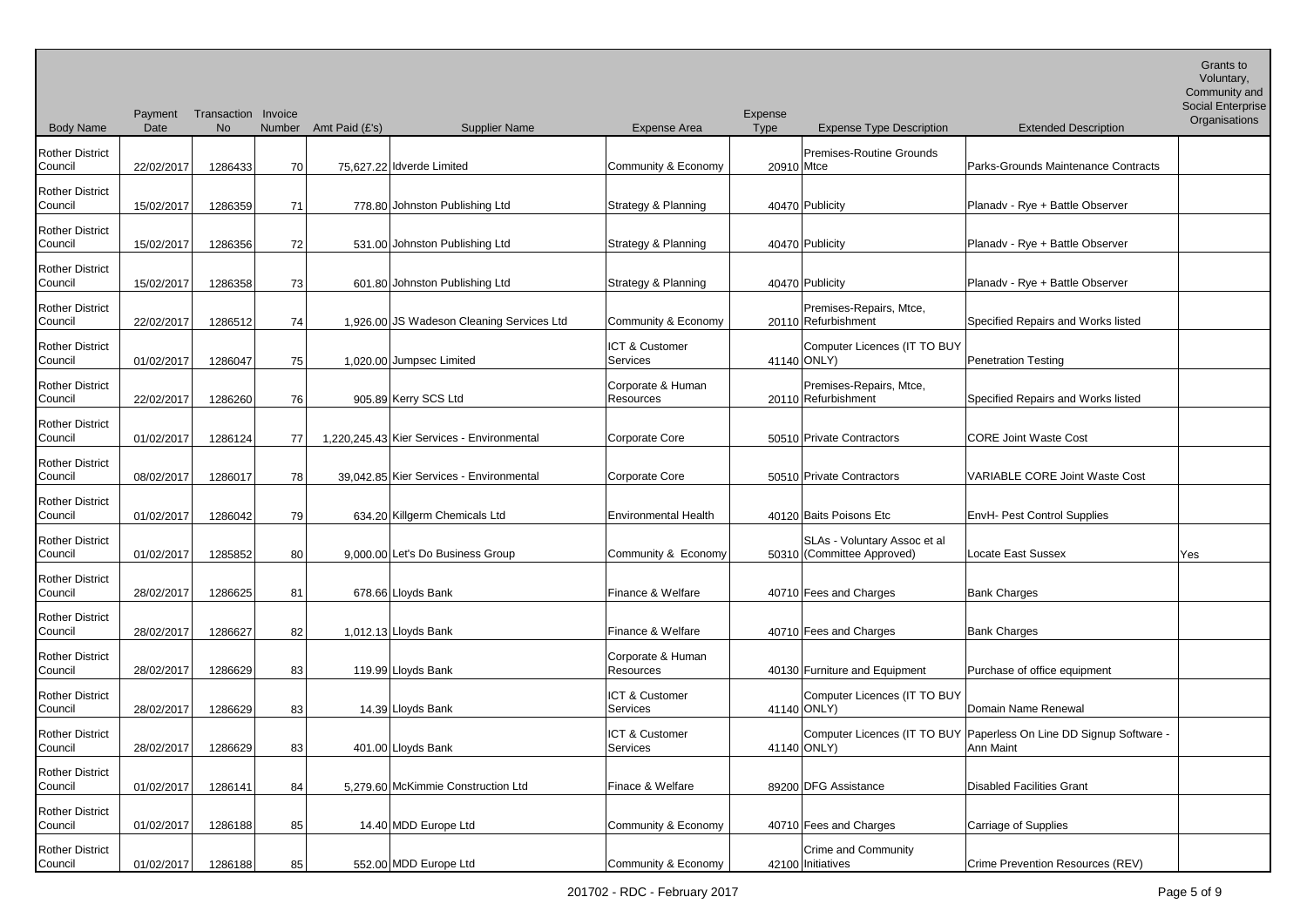Body Name Payment Transaction Invoice **Date** No Number Amt Paid (£'s) Supplier Name Expense Area Expense<br>Type Expense Type Description Extended Description Voluntary, Community and Social Enterprise **Organisations** Rother District<br>Council 15/02/2017 1286430 86 900.00 Mr & Mrs Duncan Finace & Welfare 50530 Other Third Party Payments Homelessness Prevention Projects Rother District Council | 22/02/2017 | 1286487 87 | 1,800.00 Mr Martin Bird | Environmental Health | 50530 Other Third Party Payments | EnvH- Waste Clearance Rother District 08/02/2017 1286282 88 1,175.00 Mrs Michelle Campbell Finace & Welfare 50530 Other Third Party Payments Homelessness Prevention Projects Rother District Council | 01/02/2017 | 1285875 | 89 NCC Services Ltd (T/A NCC Group  $756.00$  Escrow Ltd) ICT & Customer Services 141140 ONLY) Computer Licences (IT TO BUY Advance Pay ESCROW Agreement Rother District 01/02/2017 1286186 90 23.88 NewAuto Ltd T/A MOGO (UK) Environmental Health 40110 Tools & Specialist Equipment Carriage/Handling Charge Rother District Council | 01/02/2017 | 1286186 90 2.283.60 NewAuto Ltd T/A MOGO (UK) | Environmental Health | 50530 Other Third Party Payments | EnvH- Taxi Licence Plates Rother District 22/02/2017 1286485 91 17.88 NewAuto Ltd T/A MOGO (UK) Environmental Health 40710 Fees and Charges Carriage of Supplies Rother District<br>Council 22/02/2017 1286485 91 691.20 NewAuto Ltd T/A MOGO (UK) Environmental Health 50530 Other Third Party Payments EnvH- Taxi Licence Plates Rother District Council 15/02/2017 1286343 92 546.08 Niro Together Ltd Community & Economy 41010 Radios & Licenses Radio/Transmitter Rother District Council 15/02/2017 1286344 93 648.00 Niro Together Ltd Community & Economy 41010 Radios & Licenses Radio/Transmitter Rother District Council 15/02/2017 1286349 94 864.00 Niro Together Ltd Community & Economy 41010 Radios & Licenses Radio/Transmitter Rother District Council 15/02/2017 1286126 95 734.40 NLA media access limited Corporate Core 40450 Advertising Advertising Advertising Advertising Advertising Advertising Advertising Advertising Advertising Advertising Advertising Adverti Rother District Council | 22/02/2017 | 1286498 96 1,509.60 Northgate Public Services (UK) Ltd Finance & Welfare | 40710 Fees and Charges | Single Person Discount Review Rother District Council | 22/02/2017 1286493 97 2,952.60 Northgate Public Services (UK) Ltd Finance & Welfare | 40710 Fees and Charges | Single Person Discount Review Rother District Council 08/02/2017 1286322 98 530.00 Novo Photography Corporate & Human Resources 40710 Fees and Charges Chairmans Portrait Rother District Council 15/02/2017 1286446 99 5,000.00 Nutra Plumbing and Heating Ltd Finace & Welfare 89200 DFG Assistance Disabled Facilities Grant Rother District Council 08/02/2017 1286333 100 1,140.00 Ocella Ltd Strategy & Planning 40710 Fees and Charges Ocella - Report Dev/Implement/Train Rother District Council 01/02/2017 1285808 101 15.00 Owlett-Jaton Community & Economy 40110 Tools & Specialist Equipment Carriage/Handling Charge Rother District Council 01/02/2017 1285808 101 1.137.12 Owlett-Jaton Community & Economy 40110 Tools & Specialist Equipment Purchase of Padlocks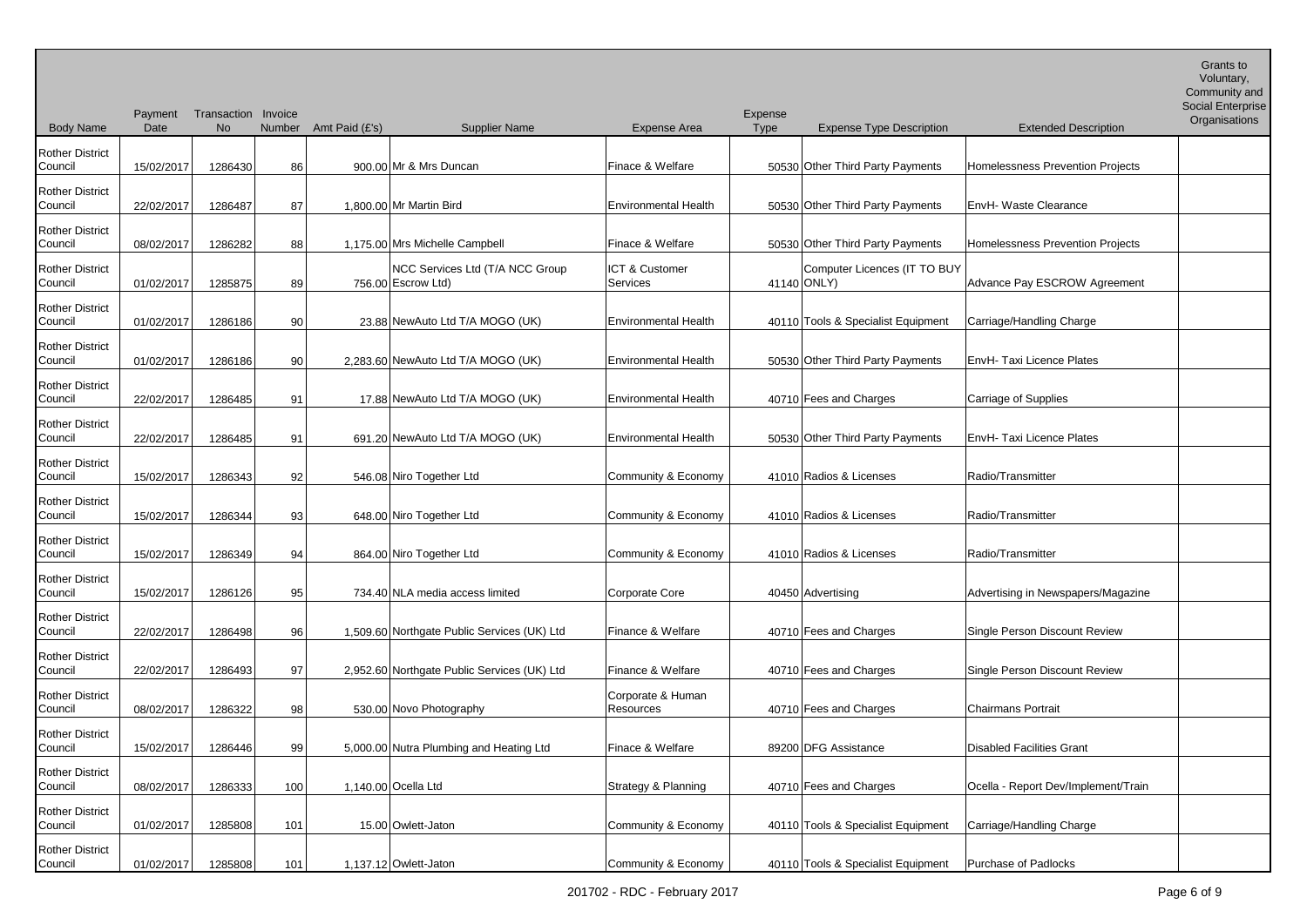Body Name Payment Transaction Invoice **Date** No Number Amt Paid (£'s) Supplier Name Expense Area Expense<br>Type Expense Type Description Extended Description Voluntary, Community and Social Enterprise **Organisations** Rother District<br>Council 01/02/2017 1285815 102 2,365.73 Paragon Group UK Ltd ICT & Customer Services Computer Equip Maintenance  $41100$  (IT ONLY) Advance Pay Pressure sealing machine maintenance Rother District Council 28/02/2017 1286621 103 1,031.16 Pitney Bowes Finance Limited Corporate & Human Resources 1986 10710 Fees and Charges franking machine costs Rother District 22/02/2017 1286481 104 4,040.00 Pitney Bowes Purchase Power Corporate & Human<br>Resources 99010 Stock Accounts Town Hall Franking Machine Rother District Council 22/02/2017 1286465 105 49.21 Premier Paper Group Ltd ICT & Customer Services and the 40530 ROOM ONLY) Photocopy Paper (PRINT **NCR Precollated 2 Part** Rother District 22/02/2017 1286465 105 119.48 Premier Paper Group Ltd ICT & Customer Services 40530 Photocopy Paper (PRINT White Board SRA2 Rother District Council 22/02/2017 1286465 105 362.75 Premier Paper Group Ltd ICT & Customer Services 40530 Photocopy Paper (PRINT Colour Copy Paper SRA3 Rother District 22/02/2017 1286341 106 864.00 R French and Son Ltd Community & Economy 40710 Fees and Charges Hire of Skip Rother District Council 15/02/2017 1286385 107 500.00 Rother Voluntary Action Finance & Welfare 89110 Community Projects Grants Community Grants Scheme Yes Rother District Council 15/02/2017 1286392 108 2,280.00 Rother Voluntary Action Community & Economy 50410 Grants - Other Organisations Sports Development -SPORT ENGLAND Project News Area News Rother District Council 101/02/2017 1286134 109 1,399.97 SHI UK ICT & Customer Services **by August 11140** ONLY) Computer Licences (IT TO BUY Maintenance/Upgrading of Software Rother District Council | 08/02/2017 | 1286320 110 432.78 Southern Water Community & Economy | 20410 Premises-Water Water Charges Rother District Council 08/02/2017 1286320 110 729.47 Southern Water Community & Economy 20510 Premises-Sewerage Sewerage Sewage Charges Rother District Council 01/02/2017 1286024 111 662.50 Specialist Care UK Group Ltd Finace & Welfare 40710 Fees and Charges Bed and Breakfast Accom - misc. Rother District Council  $\log_{102/2017}$  1285945 112 537.60 Speedwell Software Ltd Community & Economy 40750 Subscriptions to Organisations Subscription to Organisations Rother District Council  $22/02/2017$  1286567 113 TalkTalk Communications Ltd T/A 692.40 TalkTalk Business ICT & Customer Services **And August 10910** Telephones **Leased Line Rental** Rother District Council 08/02/2017 1286301 114 2.810.24 The Build Works Finace & Welfare 89200 DFG Assistance Disabled Facilities Grant Rother District Council | 08/02/2017 | 1286315 | 115 | 950.00 The College of Estate Management (CEM) Community & Economy | 10910 Training | Training | Training Rother District Council | 01/02/2017 | 1286147 | 116 | 1,192.80 UK Power Networks (Operations) Ltd | Community & Economy | 20110 Refurbishment Premises-Repairs, Mtce, Lighting Repairs Rother District Council 08/02/2017 1286049 117 15.076.50 WYG Environment Planning Transport Ltd Corporate Core 42000 Partnership Projects CLIENT Joint Waste Cost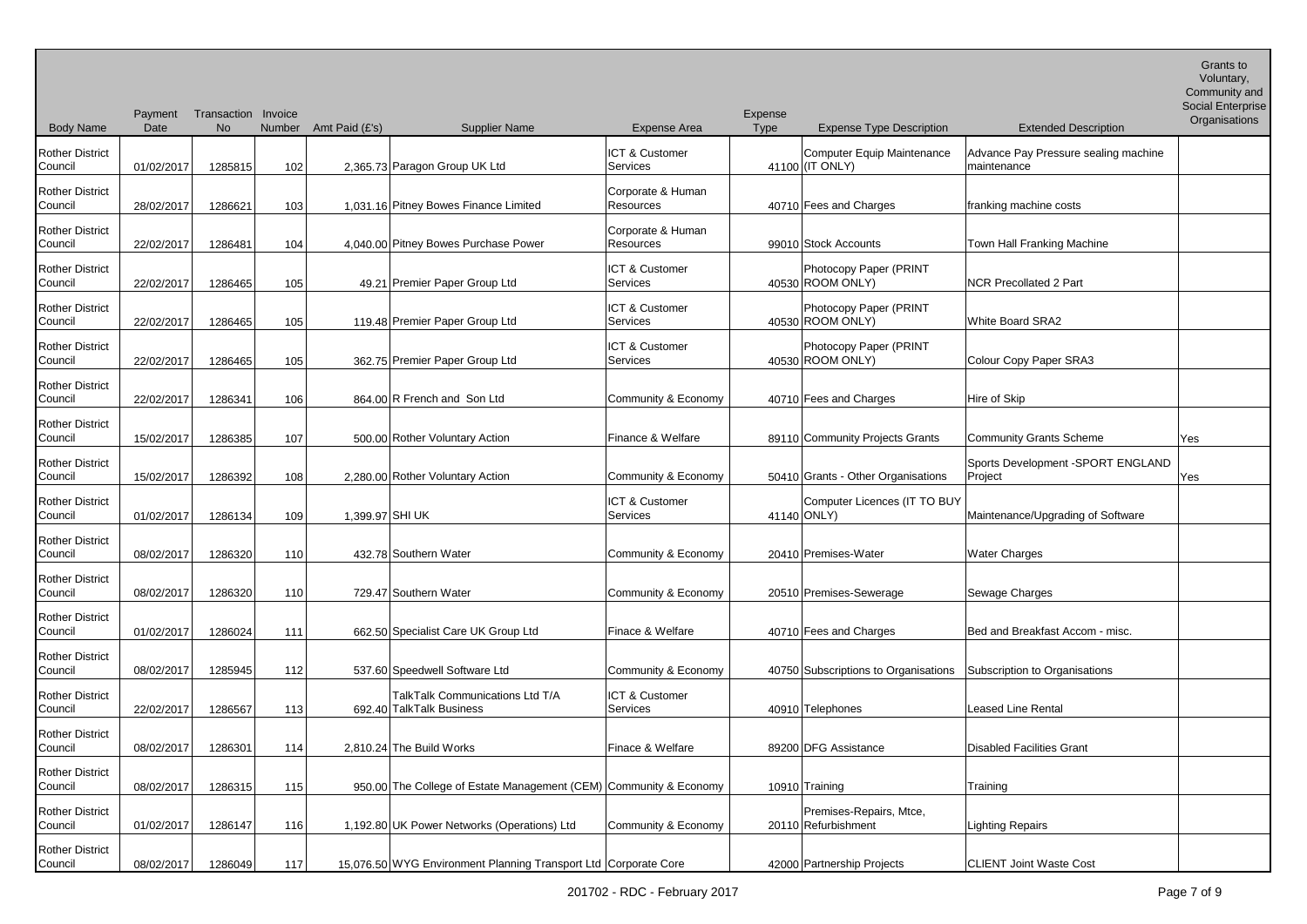| <b>Body Name</b>                  | Payment<br>Date | Transaction Invoice<br>No | Number | Amt Paid (£'s) | <b>Supplier Name</b>                                                          | <b>Expense Area</b>                   | Expense<br>Type | <b>Expense Type Description</b>                  | <b>Extended Description</b>        | Community and<br>Social Enterprise<br>Organisations |
|-----------------------------------|-----------------|---------------------------|--------|----------------|-------------------------------------------------------------------------------|---------------------------------------|-----------------|--------------------------------------------------|------------------------------------|-----------------------------------------------------|
| <b>Rother District</b><br>Council | 22/02/2017      | 1286474                   | 118    |                | 9,420.79 Xerox (UK) Ltd                                                       | <b>ICT &amp; Customer</b><br>Services |                 | Photocopier Contracts (PRINT<br>41250 ROOM ONLY) | Photocopy charges                  |                                                     |
| <b>Rother District</b><br>Council | 22/02/2017      | 1286497                   | 119    |                | 1,056.00 Zebra Training Services                                              | Finance & Welfare                     |                 | 10910 Training                                   | Training                           |                                                     |
| <b>Rother District</b><br>Council | 01/02/2017      | 1286065                   | 120    |                | 2,200.00 Cabinet Office                                                       | Finance & Welfare                     |                 | 50530 Other Third Party Payments                 | <b>Audit Commission Fees</b>       |                                                     |
| <b>Rother District</b><br>Council | 28/02/2017      | 1286610                   | 121    |                | 789.00 Her Majestys Court Service                                             | Finance & Welfare                     |                 | 40710 Fees and Charges                           | <b>Court Costs/Fees</b>            |                                                     |
| <b>Rother District</b><br>Council | 08/02/2017      | 1286232                   | 122    |                | 1,118.00 Valuation Office Agency                                              | Community & Economy                   |                 | 40710 Fees and Charges                           | <b>Valuation Services</b>          |                                                     |
| <b>Rother District</b><br>Council | 22/02/2017      | 1286566                   | 123    |                | 2,100.00 Valuation Office Agency                                              | Community & Economy                   |                 | 40710 Fees and Charges                           | <b>Valuation Services</b>          |                                                     |
| <b>Rother District</b><br>Council | 08/02/2017      | 1286334                   | 124    |                | 2.510.00 Booker and Best Ltd                                                  | Corporate & Human<br>Resources        |                 | Premises-Repairs, Mtce,<br>20110 Refurbishment   | <b>Heating Maintenance</b>         |                                                     |
| <b>Rother District</b><br>Council | 08/02/2017      | 1286238                   | 125    |                | 1,944.00 Colin A May                                                          | Community & Economy                   |                 | Premises-Repairs, Mtce,<br>20110 Refurbishment   | <b>Repairs - Painting Works</b>    |                                                     |
| <b>Rother District</b><br>Council | 08/02/2017      | 1286267                   | 126    |                | 1,692.00 Colin A May                                                          | Corporate & Human<br>Resources        |                 | Premises-Repairs, Mtce,<br>20110 Refurbishment   | <b>Repairs - Painting Works</b>    |                                                     |
| <b>Rother District</b><br>Council | 08/02/2017      | 1286267                   | 126    |                | 1,176.00 Colin A May                                                          | Corporate & Human<br>Resources        |                 | Premises-Repairs, Mtce,<br>20110 Refurbishment   | Specified Repairs and Works listed |                                                     |
| <b>Rother District</b><br>Council | 22/02/2017      | 1286517                   | 127    |                | 1,632.00 Colin A May                                                          | Corporate & Human<br>Resources        |                 | Premises-Repairs, Mtce,<br>20110 Refurbishment   | Specified Repairs and Works listed |                                                     |
| <b>Rother District</b><br>Council | 22/02/2017      | 1286552                   | 128    |                | William G Fuller Co Ltd T/A Fullers<br>890.40 Engineering                     | Community & Economy                   |                 | Premises-Repairs, Mtce,<br>20110 Refurbishment   | Specified Repairs and Works listed |                                                     |
| <b>Rother District</b><br>Council | 01/02/2017      | 1285995                   | 129    |                | 689.00 East Sussex County Council                                             | <b>Strategy &amp; Planning</b>        |                 | 40710 Fees and Charges                           | Plan - Ecological Advice           |                                                     |
| <b>Rother District</b><br>Council | 01/02/2017      | 1285884                   | 130    |                | 4,200.00 East Sussex County Council                                           | Corporate Core                        |                 | 40710 Fees and Charges                           | Communications - Officer costs     |                                                     |
| <b>Rother District</b><br>Council | 08/02/2017      | 1285994                   | 131    |                | 4,450.00 East Sussex County Council                                           | <b>Strategy &amp; Planning</b>        |                 | 50210 Other L.As                                 | Fee Payments to ESCC               |                                                     |
| <b>Rother District</b><br>Council | 01/02/2017      | 1286034                   | 132    |                | 6,000.00 Hastings Borough Council                                             | Community & Economy                   |                 | <b>Crime and Community</b><br>42100 Initiatives  | Safer Rother Partnership           |                                                     |
| <b>Rother District</b><br>Council | 28/02/2017      | 1286630                   | 133    |                | Laser Energy Buying Group (Kent County<br>644.65 Council Commercial Services) | Corporate & Human<br>Resources        |                 | 20310 Premises-Gas                               | <b>Gas Charges</b>                 |                                                     |
| <b>Rother District</b><br>Council | 28/02/2017      | 1286630                   | 133    |                | Laser Energy Buying Group (Kent County<br>98.30 Council Commercial Services)  | Corporate & Human<br>Resources        |                 | 20310 Premises-Gas                               | Gas Charges                        |                                                     |
| <b>Rother District</b><br>Council | 28/02/2017      | 1286630                   | 133    |                | Laser Energy Buying Group (Kent County<br>188.08 Council Commercial Services) | Corporate & Human<br>Resources        |                 | 20310 Premises-Gas                               | <b>Gas Charges</b>                 |                                                     |